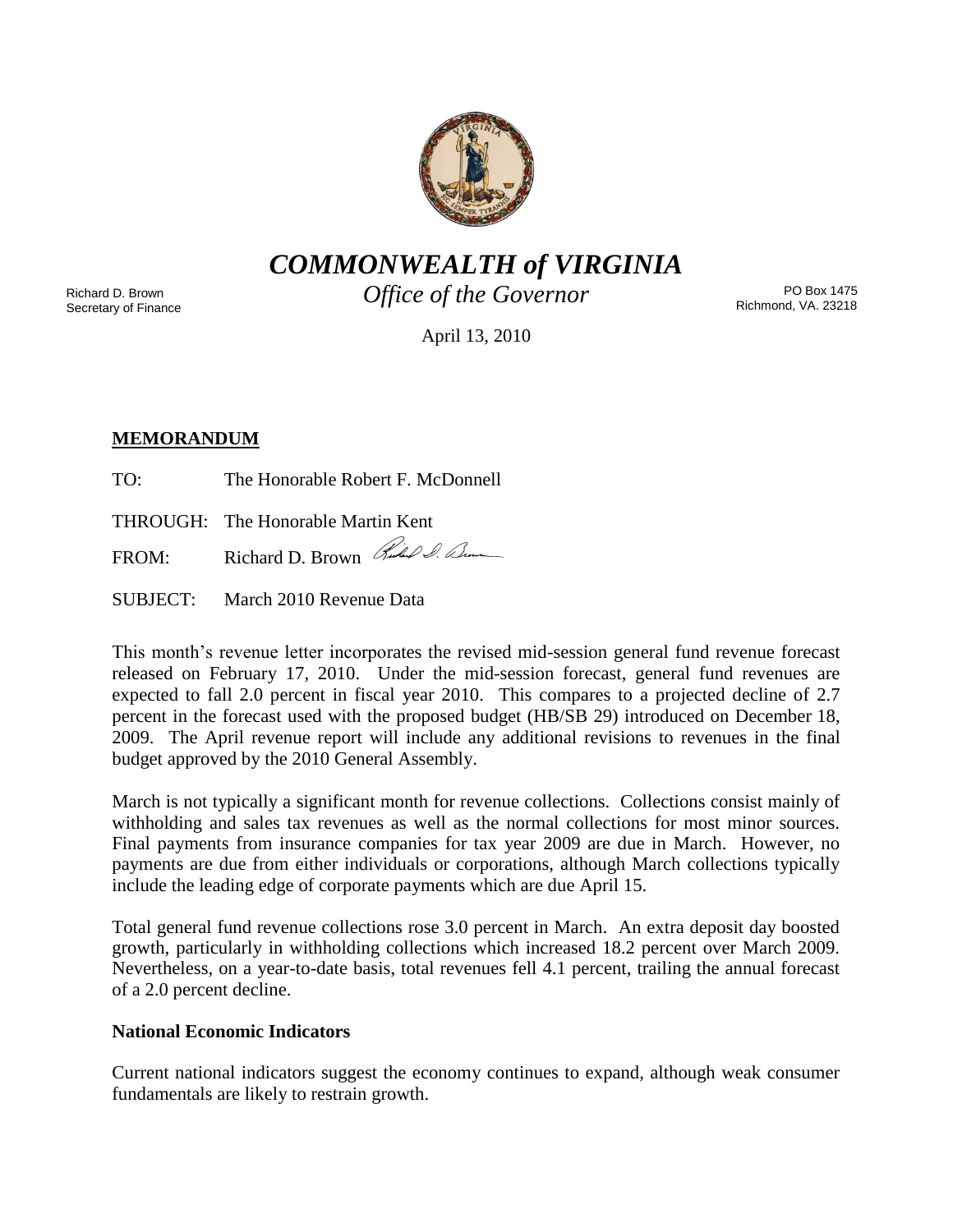- Labor market conditions improved significantly in March -- payroll employment grew by 162,000 jobs. The February loss was revised from 36,000 to 14,000 and the January loss of 26,000 jobs was revised to a gain of 14,000. Two factors inflated the reading somewhat. Some of the gain was the reversal of temporary job losses due to the February snowstorm. Also, the Census Bureau hired 48,000 workers in March for the once-adecade count of the U.S. population. Still, the gain suggests the labor market is stabilizing. In a separate report, the unemployment rate was unchanged at 9.7 percent, even as more workers entered the labor force.
- Initial claims for unemployment increased by 18,000 to 460,000 during the week ending April 3. The four-week moving average rose from 448,000 to 450,250. Initial claims remain well below the levels of about 600,000 experienced a year ago.
- The Conference Board's index of leading indicators rose 0.1 percent to 107.6 in February, its eleventh consecutive monthly increase. The index was 9.5 percent higher than a year ago, the fastest year-over-year growth rate since the 1980s.
- The Conference Board's index of consumer confidence jumped 6.1 points in March, recovering much of the 10 point plunge in February. Both the expectations and current conditions components contributed positively to the index. Despite the improvement, consumer confidence remains very low.
- The recovery in the manufacturing sector picked up pace in March. The Institute of Supply Management index rose from 56.5 to 59.6, marking the eighth consecutive month above the expansionary threshold of 50.0.
- Inflation remains low -- the CPI was unchanged in February from the previous month. Core inflation (excluding food and energy prices) rose by 0.1 percent for the month and stands 1.3 percent above February of last year. Increases in service and food prices offset a decline in energy prices.
- At its March meeting, the Federal Reserve again announced it will keep the federal funds target rate in the 0.0 to 0.25 percent range "for an extended period." It will, however, continue to withdraw the extraordinary support provided in response to the financial crisis.

## **Virginia Economy**

The Virginia Employment Commission released re-benchmarked employment data for calendar years 2008 and 2009, and the downward revision was substantial. According to the revised data, the Virginia economy lost 126,100 jobs in calendar year 2009, compared with a loss of 90,600 reported previously.

On a fiscal year basis, the initial data indicated that Virginia employment fell by 2.4 percent over the first six months of fiscal year 2010. According to the revised data, employment fell by 3.8 percent. Job growth in the major metro areas was also revised downward. Following is the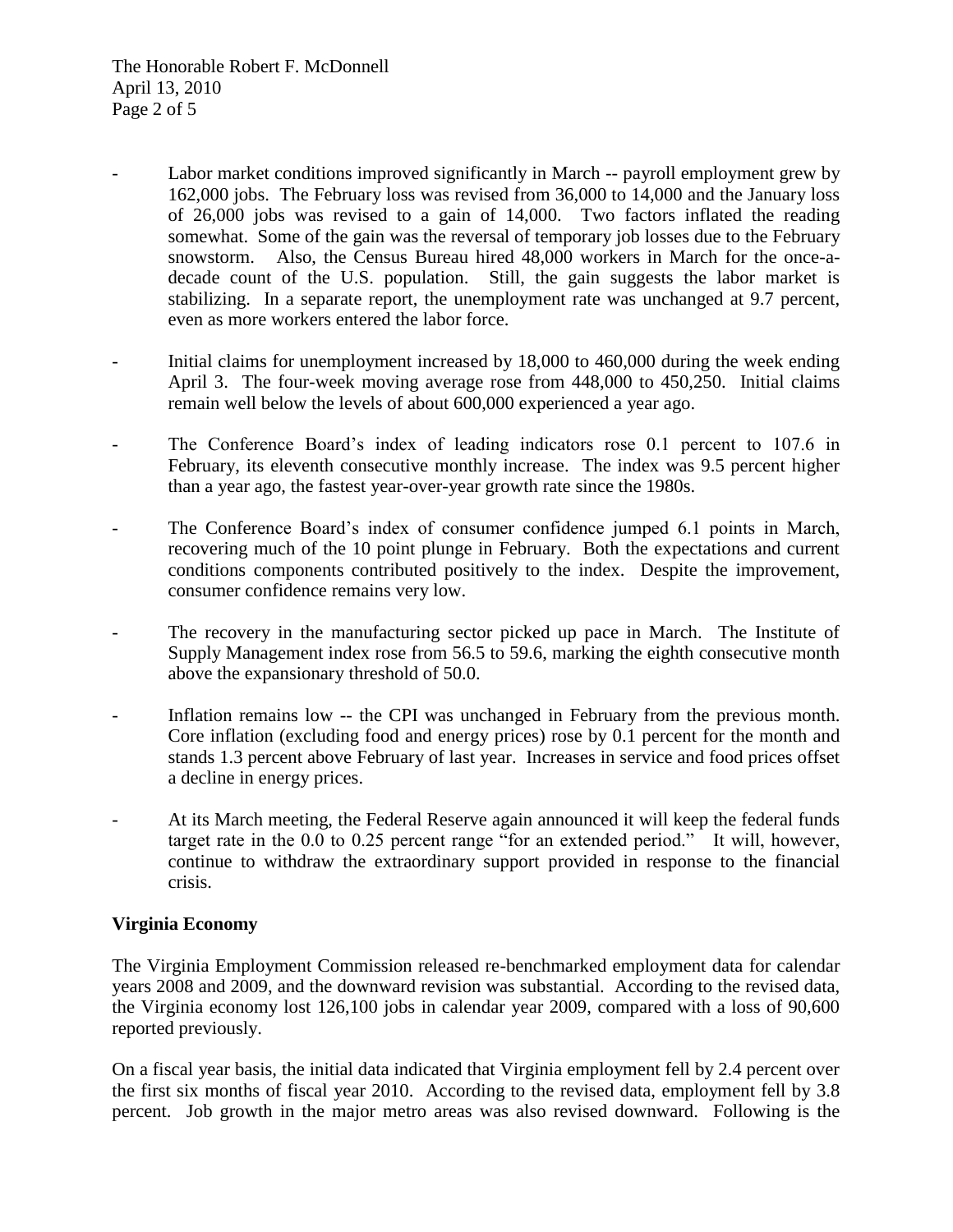The Honorable Robert F. McDonnell April 13, 2010 Page 3 of 5

revised growth rates in the major metro areas over the first six months of the fiscal year, with the previously reported growth in parentheses: Northern Virginia fell 2.0 percent (-0.7 percent); Hampton Roads fell 3.9 percent (-0.7 percent); Richmond-Petersburg fell 5.0 percent (-2.7 percent).

In February, the most recent month available, employment fell 2.6 percent from February of last year. Northern Virginia posted a decline of 1.6 percent, Hampton Roads fell 1.7 percent, and Richmond-Petersburg fell 3.4 percent from February of last year. The unemployment rate rose to 7.7 percent in February, the highest rate since February 1983.

The Virginia Leading Index fell 0.1 percent in February, its first decline in nine months, probably due to the severe winter weather. All three components of the index contributed negatively to the index. The Leading Index fell in seven of the eleven Virginia metro areas in February. The index rose in Hampton Roads, Northern Virginia, Richmond, and Roanoke.

### **March Revenue Collections**

Total general fund revenue collections rose 3.0 percent in March. On a year-to-date basis, total revenues fell 4.1 percent, trailing the revised annual forecast of a 2.0 percent decline.

*Net Individual Income Tax (64% of general fund revenues)*: Through March, collections of net individual income tax fell 5.0 percent from the same period last year, close to the revised annual estimate of a 5.5 percent decline. Performance in each component of individual income tax is as follows:

*Individual Income Tax Withholding (65% of general fund revenues)*: Collections of payroll withholding taxes rose 18.2 percent in March resulting in the largest amount ever collected in any single month. An extra deposit day and the fact that some payments received in April last year arrived in March this year contributed in part to the increase this month. Year-to-date withholding collections were flat compared with the same period last year, trailing the projected annual growth rate of a 0.2 percent increase.

*Individual Income Tax Nonwithholding (13% of general fund revenues)*: March is not typically a significant month for nonwithholding collections. A total of \$80.7 million was collected in March, compared with \$89.2 million in March of last year.

Year to date, collections in this source are 18.6 percent below the same period last year, ahead of the revised annual estimate of a 21.5 percent decline. The majority of the remaining collections in this source will occur in April and May, with both final payments for tax year 2009 and estimated payments for the current year due May 1.

*Individual Income Tax Refunds*: TAX issued \$461.2 million in refunds in March compared with \$365.2 million in March of last year. Year-to-date, refunds are 12.1 percent ahead of last year, ahead of the revised annual estimate of a 2.0 percent increase. For the filing season beginning January 1, TAX has issued 1,635,917 refunds, compared with 1,563,370 during the same period last year.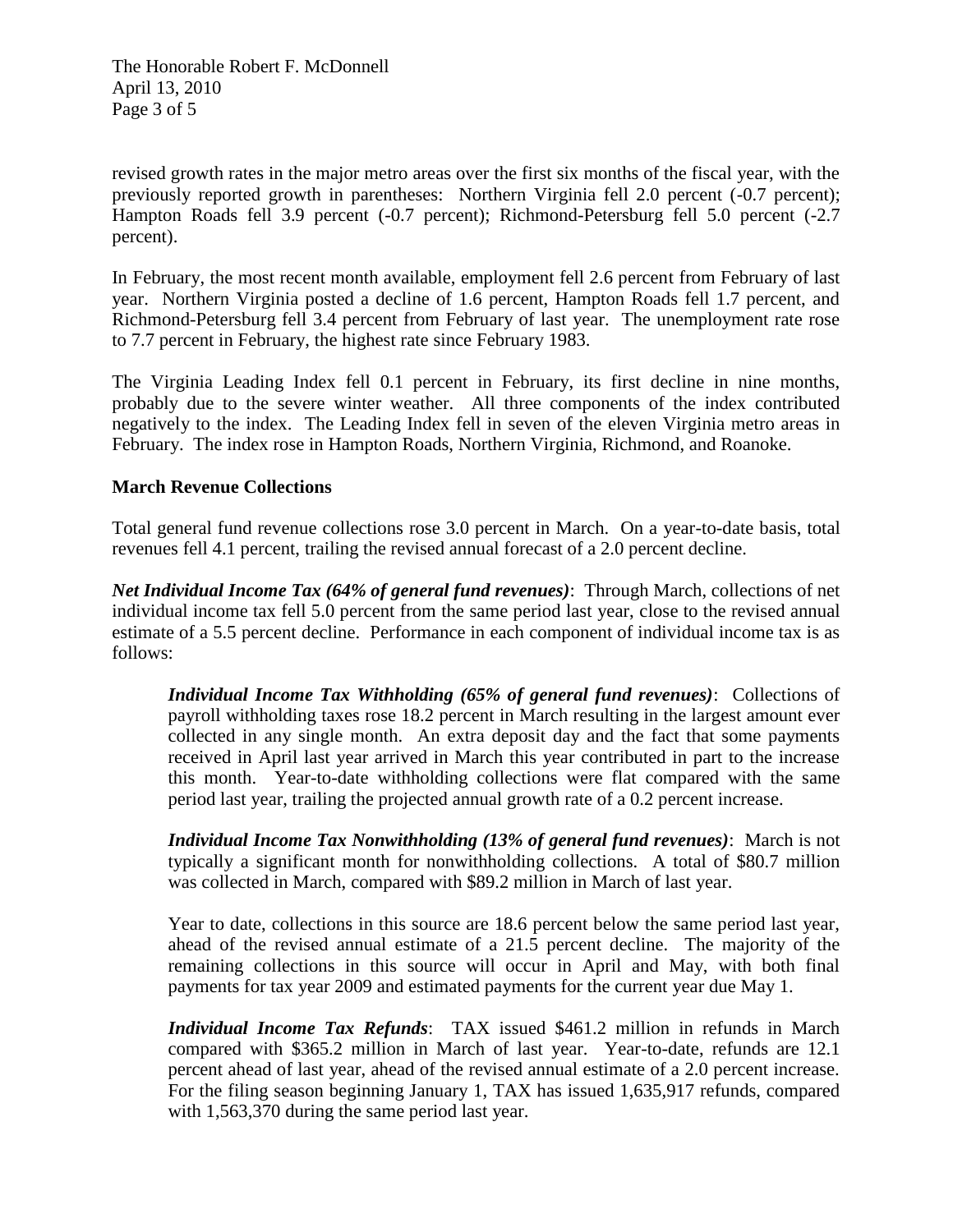The Honorable Robert F. McDonnell April 13, 2010 Page 4 of 5

*Sales Tax (22% of general fund revenues)*: Collections of sales and use taxes, reflecting February sales, fell 6.3 percent in March. On a year-to-date basis, collections have fallen 3.8 percent, behind the policy-adjusted forecast of a 3.0 percent decline. (The remaining significant policy adjustment is the June accelerated sales tax program.)

*Corporate Income Tax (6% of general fund revenues)*: March is not typically a significant month for collections in this source. Collections of corporate income tax were \$42.2 million in March compared with \$55.9 million in March of last year. March receipts are typically from companies paying ahead of the April 15 filing date for final payments on tax year 2009 liability, and those making estimated payments for the first quarter of the current year. On a year-to-date basis, collections in this source have risen 22.2 percent, ahead of the revised annual forecast of 19.2 percent growth.

*Wills, Suits, Deeds, Contracts (2% of general fund revenues)*: Collections of wills, suits, deeds, and contracts – mainly recordation tax collections – fell 6.9 percent in March. On a year-to-date basis, collections are down 4.3 percent, close to the forecast of a 4.9 percent decline.

*Insurance Premiums (2% of general fund revenues)*: Final payments from insurance companies for tax year 2009 are due in March. Collections in this source were \$35.7 million in March compared with \$19.8 million in March of last year. On a year-to-date basis, collections are down 1.0 percent, ahead of the revised annual estimate of a 4.9 percent decline.

### **Other Revenue Sources**

The following list provides data on March collections for other revenue sources:

|                                  | <b>Year-to-Date</b> | Annual<br><b>Estimate</b> |
|----------------------------------|---------------------|---------------------------|
| Interest Income (1% GF revenues) | $-18.8\%$           | 10.8%                     |
| ABC Taxes (1% GF revenues)       | $0.6\%$             | $0.9\%$                   |

*All Other Revenue (3% of general fund revenues)*: Receipts in All Other Revenue fell 5.3 percent in March – \$34.1 million compared with \$36.0 million last March. For the fiscal yearto-date, collections of All Other Revenue fell 12.1 percent from the same period in fiscal year 2009, lagging the annual estimate of a 4.2 percent decline.

#### **Summary**

March is not typically a significant month for revenue collections. Total general fund revenue collections rose 3.0 percent in March. An extra deposit day contributed to the growth, particularly in withholding collections. On a year-to-date basis, total revenues fell 4.1 percent, trailing the revised annual forecast of a 2.0 percent decline. The last three months of the fiscal